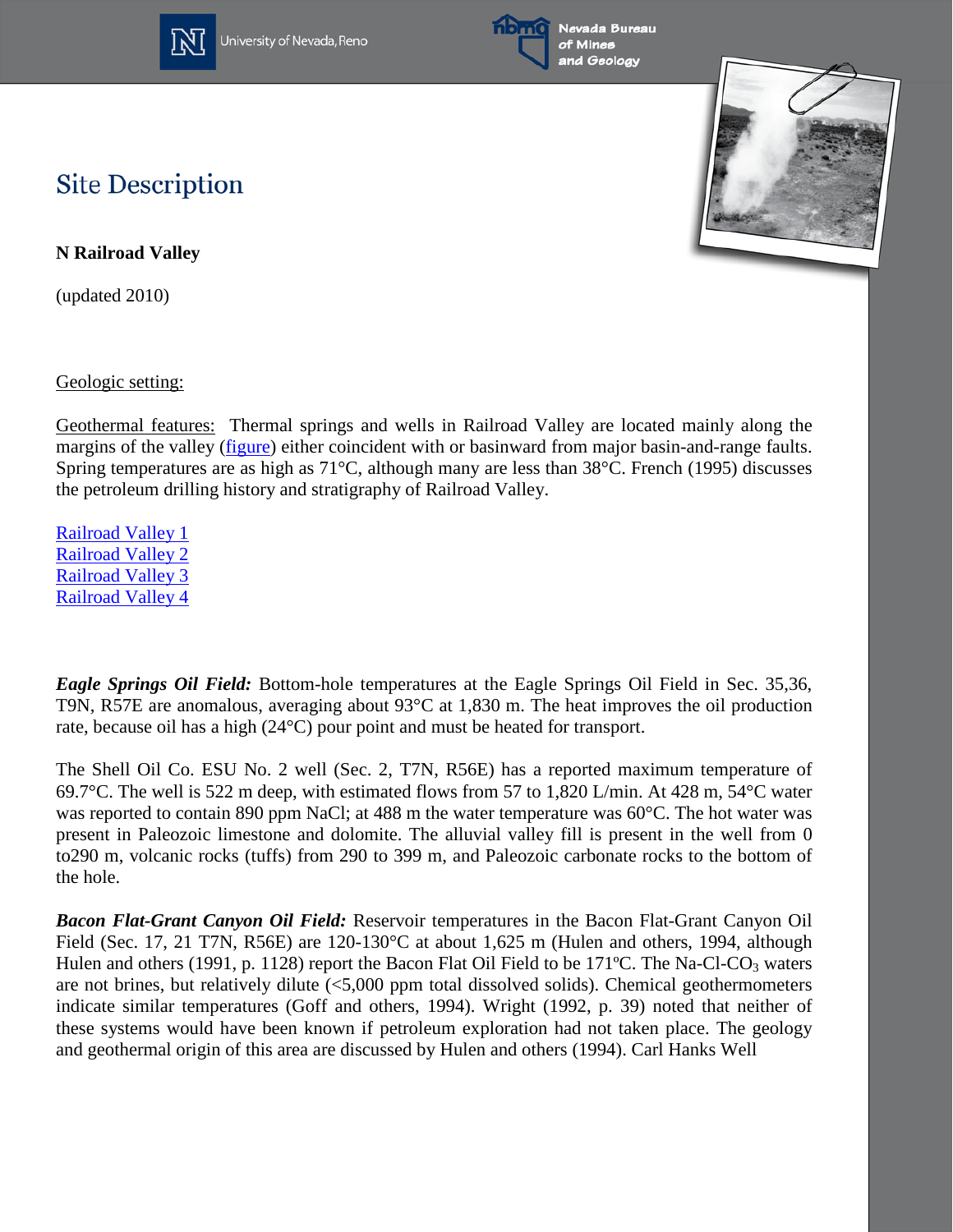

University of Nevada, Reno



**Site Description** 



*Coyote Oil Field:* Other exploratory oil wells in Railroad Valley also report high temperatures. The Shell Oil Co. Coyote Unit No.1 well (Sec. 28, T7N, R55E) had an artesian flow of water, hot below 427 m.

*Blue Eagle Springs, Kate Spring, Tom Spring:* The springs issue from the toe of an alluvial fan slightly west of a major fault along Blue Eagle Mountain. Tom Spring is along the east margin of Railroad Valley about 2.9 km southeast of the Eagle Springs Oil Field and Blue Eagle and Kate Springs are 1.3 and 1 km, respectively, southeast of Tom Spring [\(figure\)](http://www.nbmg.unr.edu/geothermal/figures/fig34.pdf). The springs and a slightly thermal flowing water well are located in Sec. 11,12,14, T8N, R57E. The water is used for irrigation and domestic purposes. Reed and others reported Tom Spring to have temperature of 22.2ºC with a flow rate of 946 L/min (1983, p. 43), Blue Eagle had a temperature of 27.8ºC and a flow rate of 6810 L/min, and Kate Spring had a temperature of 22.8ºC and a flow rate of 53 L/min (Reed and others, 1983, p. 43).

*Lockes Hot Springs, Lockes Stockyard Spring, Reynolds Springs, Big Spring, North Spring:* Four springs and several seeps (all thermal) occur in the E½ Sec. 15 and the western edge of Sec. 16, T8N, R55E (see [figure\)](http://www.nbmg.unr.edu/geothermal/figures/fig35.pdf) at Lockes on U.S. Highway 6 on the west side of Railroad Valley. The springs and seeps issue from a low hill of calcareous tufa over half a kilometer in diameter. Reported water temperatures are 34-38°C and the combined discharge rate is about 157,100 L/min, with an estimated reservoir temperature of 38ºC (Reed and others, 1983, p. 106). The water is used for irrigation, stock watering, and as a domestic supply for the Titus Ranch. The remaining water flows to ponds about 4 km to the southeast which support abundant waterfowl. The springs are in alluvium (valley fill); the nearest bedrock is Tertiary tuff and Paleozoic limestone in the Pancake Range, 3 km to the west. According to Fiero (1986), the springs "probably rise due to artesian head along a high permeability zone associated with range front faulting".

Lockes Stockyard Spring (SW¼ NW¼ NW¼ Sec. 14, T8N, R55E) is about 1.5 km northeast of the ranch house at the base of the tufa hill. The flow is presently held by an earth dam forming a pool 30.5 m in diameter. The water is used for stock watering and irrigation. A flow of about 2,271 L/min at 34°C was recorded on February 7, 1934 (Eakin and others, 1951); the Nevada Fish and Game Commission recorded a temperature of 35°C on June 30, 1957; the Center for Water Resources Research (University of Nevada) estimated the flow rate as 1,608 L/min on November 12, 1966.

Reynolds Springs (SW¼ SE¼ NE¼ Sec. 15,T8N, R55E) are two small pools about 12 m apart at the base of the tufa hill about 0.5 km northeast of the ranch house. The water is used for pasture irrigation before flowing into the ponds to the southeast. The combined flow of the springs was 1,136 L/min on February 7, 1934 (Eakin and others, 1951); approximately 1350 L/min on June 30, 1957 (Nevada Fish and Game Commission, unpublished report); 1,223 L/min on November 12,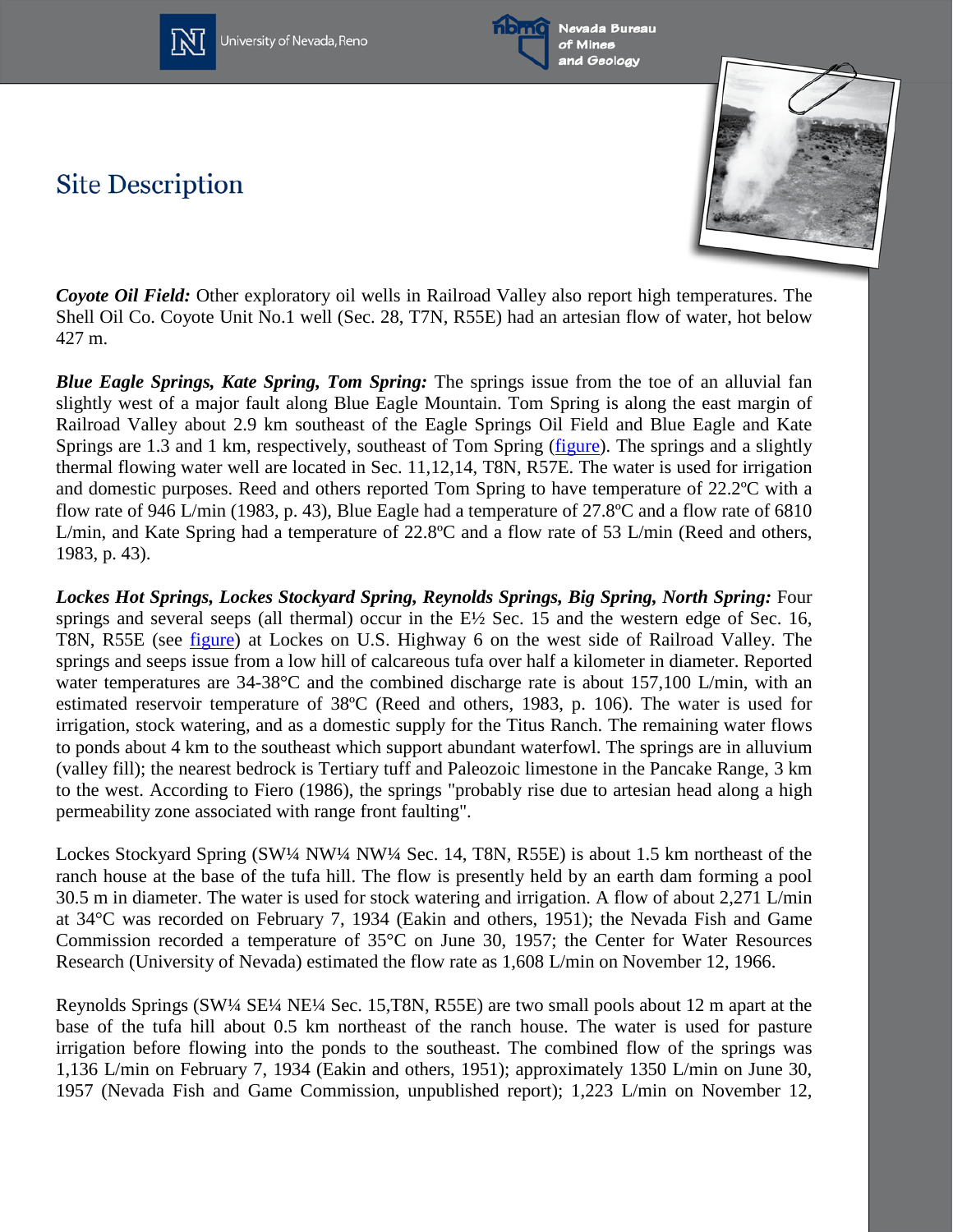

University of Nevada, Reno



Nevada Bureau of Mines and Geology

## **Site Description**



1966 (Mifflin, 1968); and 1,041 L/min and 1,086 L/min on September 27 and November 22, 1967, respectively (U.S. Geological Survey measurements reported by Fiero, 1986). The easternmost pool had a temperature of 37°C on November 12, 1966 (Mifflin, 1968).

Big Spring (NE¼ SW¼ NE¼ Sec. 15, T8N, R55E) is atop the tufa hill 0.5 km north of the ranch house (*figure*). It is used for irrigation and domestic needs. The earliest discharge records, February 7, 1934, showed a flow of 3407 L/min at a temperature of 37°C (Eakin and others, 1951). On June 30, 1957, T.C. Frantz of the Nevada Fish and Game Commission measured a discharge of 2,044 L/min at 38°C, using the float method. On November 12, 1966, a flow of 1,970 L/min at 37-38°C was measured (Mifflin, 1968). Monthly pygmy-meter measurements by the U.S. Geological Survey showed an increase from 1,783 L/min on August 7, 1967, to 2,200 L/min on November 22, 1967. Although the period recorded is short, this may indicate response of the spring to seasonal recharge (Fiero, 1986).

North Spring (NE¼ NE¼ NE¼ Sec. 15,T8N, R55E) flows into a ditch just south of the U.S. Highway 6 fence-line about 1.5 km northwest of the ranch house. Its water is used for pasture irrigation. A flow of about 757 L/min at 35°C was recorded on February 7, 1934 (Eakin and others, 1951); the Nevada Fish and Game Commission recorded a discharge of between 640 and 1,200 L/min at 34°C on June 30, 1957; U.S. Geological measurements indicated flows of 598 and 625 L/min on August 4 and November 22, 1967, respectively. There are a number of thermal seeps a short distance east of the ranch house; their flow rates and temperatures are not known. Possibly this is "South Spring," although the name has also been applied to Reynolds Springs.

*Chimney Hot Springs:* Chimney Hot Springs in Sec. 16, T7N, R55E have reported temperatures up to 71°C, the highest spring temperatures in Railroad Valley. The water is used for cattle. Three springs issue from an extensive travertine mound, which is nearly 0.8 km in diameter and about 9 m high (Fiero, 1986). Reed and others (1983, p. 42) reported the flow rate to be 1440 L/min. The springs and mound are located at the base of a bajada  $\sim$ 3 km from the nearest bedrock outcrop. They rise due to artesian pressure along a high permeability zone associated with range-front faulting (Fiero, 1986). The location of Chimney Hot Springs is midway between Lockes Hot Springs to the north and Storm, Coyote, and Abel Springs to the south. All these springs are associated with faulting, and may, in fact lie along the same major fault.

*Abel Spring, Storm Spring, Coyote Hole Spring:* A group of warm springs are located in Secs. 11, 12, 13, 23, 24, T6N, R54E along a fault which cuts the alluvium. The springs are 29-45°C and each is reported to be associated with travertine mounds about 90 m in diameter and 3 to 5 m high (Fiero, 1986). All springs are fenced, and Abel Springs is additionally improved by a short buried pipeline to a cattle trough (Fiero, 1986). Reed and others reported Storm Spring to have a temperature of